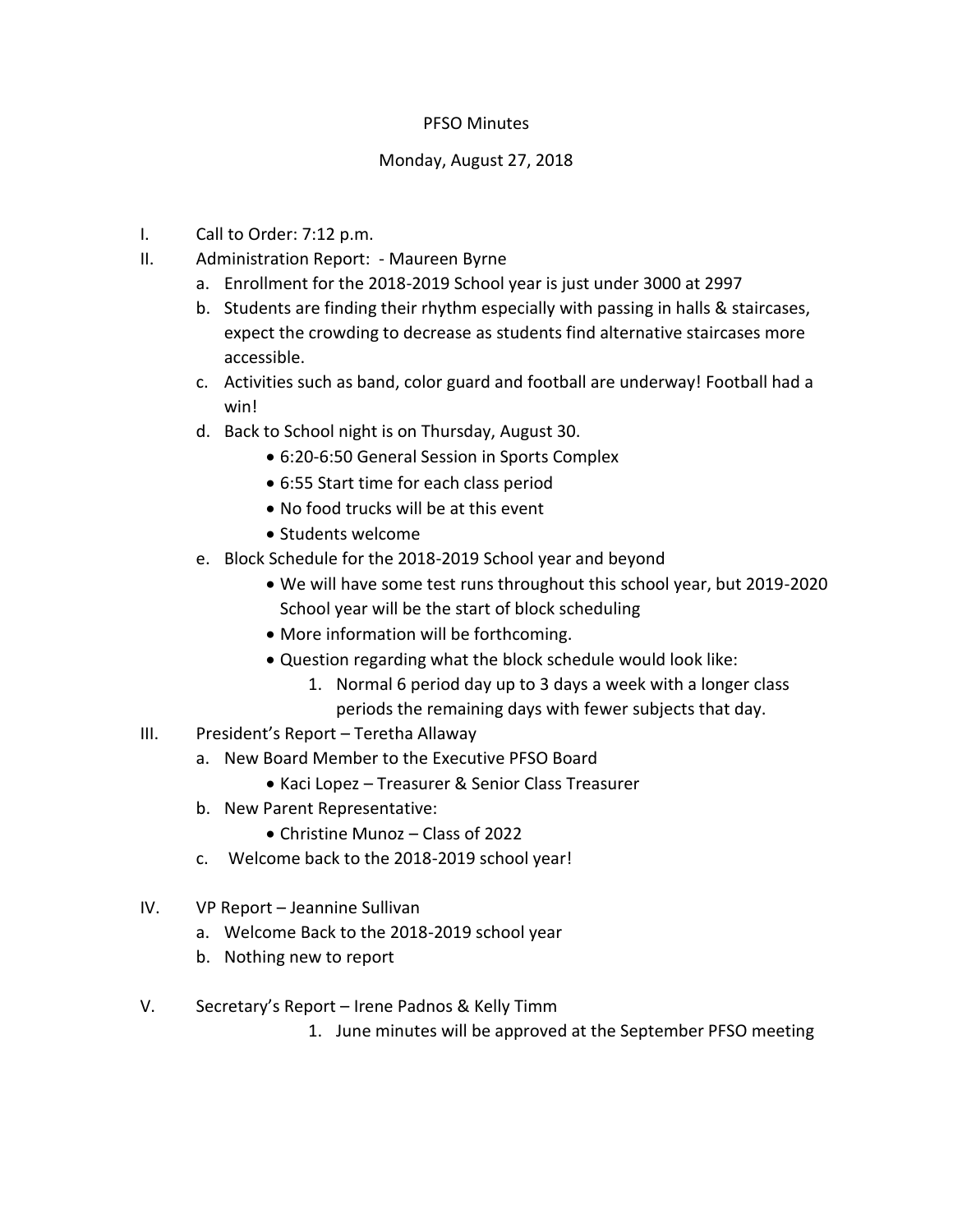- VI. Treasurer's Report/Financial Update Kaci Lopez & Mari Manglicmot (final report)
	- a. From Kaci Lopez
		- July only financial reporting
		- 2018-2019 PFSO Budget proposal
		- Introduction of a new deposit form for use by PFSO & PFSO Parent Representatives
		- There are more 2018 Deposits that still need to post and will be included in the next reporting.
	- b. From Mari Manglicmot
		- 11/2017 Econ to purchase program for use in classroom. Bill never received until now. We need to cut a check for reimbursement but the question of how to report this needs to be decided.
		- June Taxes have been filed and the June taxes need to be approved
			- 1. The taxes are from July 1, 2017 through June 30, 2018 and are due in October.
			- 2. Motion to Approve by Heather Whiting;  $2^{nd}$  by Jeannine Sullivan a. Vote: approved. No person abstained or objected
		- June Budget Approval
			- 1. Motion to Approve by Teretha Allaway; 2<sup>nd</sup> by Jeannine Sullivan a. Vote: approved. No person abstained or objected.
	- c. General Treasurer Funding:
		- \$250 Academic Line item has been removed and rolled into the general PFSO fund.
			- 1. After studying the use of line item, it has been noted that the \$250 for each department was not enough and a lot of departments were not utilizing the available funds.
			- 2. Each department can request a funding request without a limit.
			- 3. General guidelines must be met in request, including providing if other funding sources have been used, It must benefit the student body and a minimum of 10 students should be supported by the request.
			- 4. Entrance fees only for student events. Hotel, airfare, buses, etc. are not funded.
			- PFSO General funds collected at registration were \$600. We need to make up the deficit. It was suggested by a parent that a PFSO recommended donation be posted so parents have some perimeters to work with. It was also suggested that this be in a September parent email.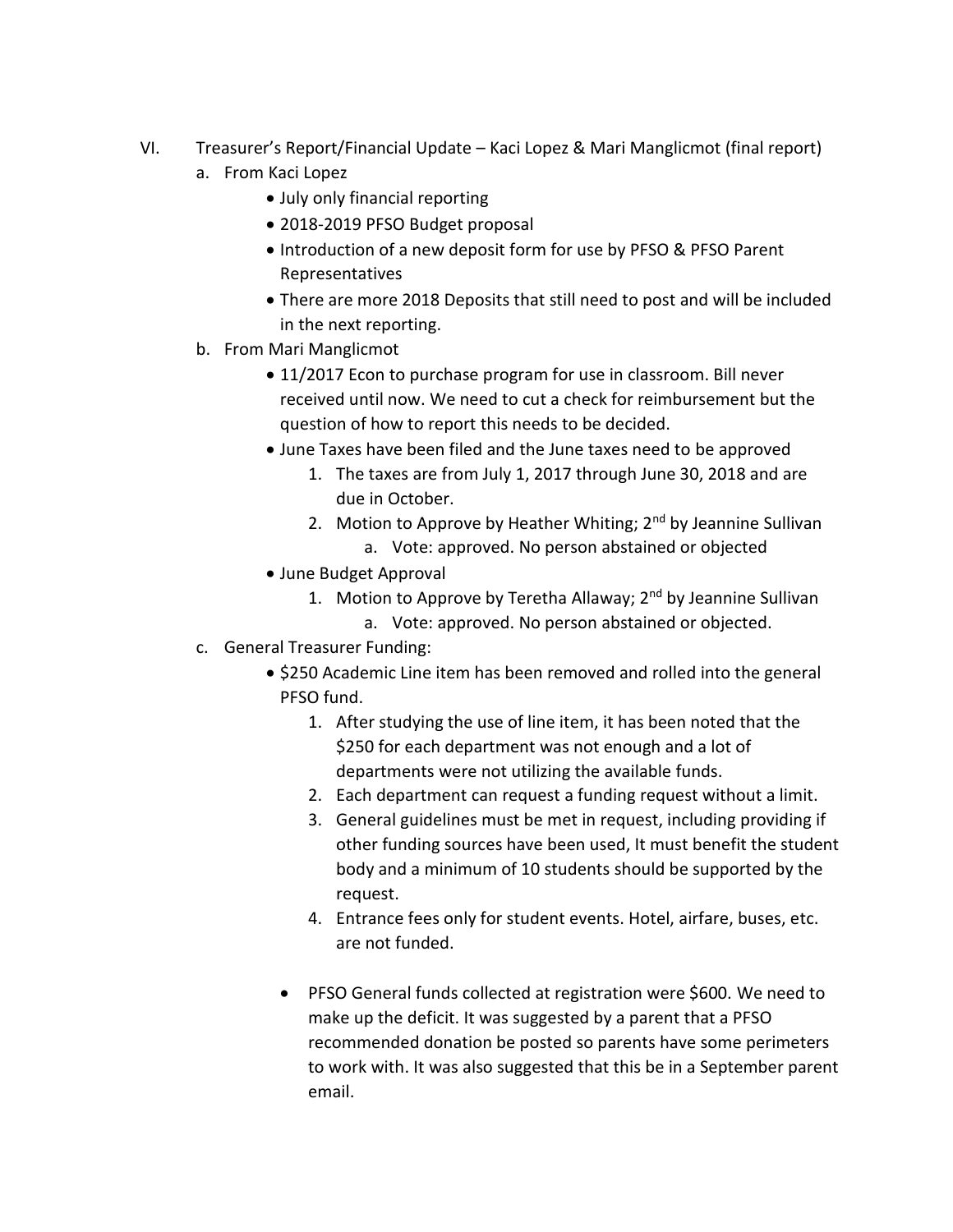- PFSO Scholarships.
	- 1. Last years scholarships was 10, this year that number will be reduced to 6. It is being rolled back to the number given 2 years ago. Class of 2018 applicants: 37
- 2018 2019 Budget to be approved.
	- 1. Motion to approved July Budget as printed for the 2018-2019 School year by Laurel McMahon, 2<sup>nd</sup> by Leslie Portugal
	- 2. Vote: Approved. One person objected.
- Discussion regarding the funding of the Model UN funding request that was approved in November 2017 was had. It was decided that the funding of this request will be tabled until the September 2018 PFSO meeting so we have an opportunity to talk to the tax accountant. A suggested line item may be added to the September 2018 budget at that time.

## VII. ASB – Kelly Beck

- a. Homecoming
	- Guideline for homecoming are available on a google doc. Please email Kelly Beck with any questions.
	- Class Reps needed for guarding Floats on Friday, September 28, 2018
		- 1. 7 am 9 am: SENIORS
		- 2.  $9$  am  $-11$  am: JUNIORS
		- 3. 11 am 1 pm: FRESHMEN
		- 4. 1 pm 3 pm: SOPHOMORES
	- This year we will have the homecoming parade at 3 pm, Carnival starting at 4 pm and Varsity football game beginning at 7 p.m. (JV will also be playing prior to Varsity)
	- Float take down can begin AFTER half time.
	- Props from float that can be used at homecoming dance should be taken to the sports complex. If you want them returned, they must be picked up Sunday, September  $30<sup>th</sup>$  in the morning. Please arrange this pick up.
	- 20-30 Trucks and convertibles are still needed for the parade. Please contact Kelly Back if you have a vehicle that can be used.
	- Freshman election have taken place.
	- Club Fair was successful. 150 applications for charters were turned in. Approved clubs will have first choice for booths at the homecoming carnival. Everyone can sell water. No food options will be duplicated.
	- Bracelets to carnival will be sold in advance.
	- Schedule for homecoming: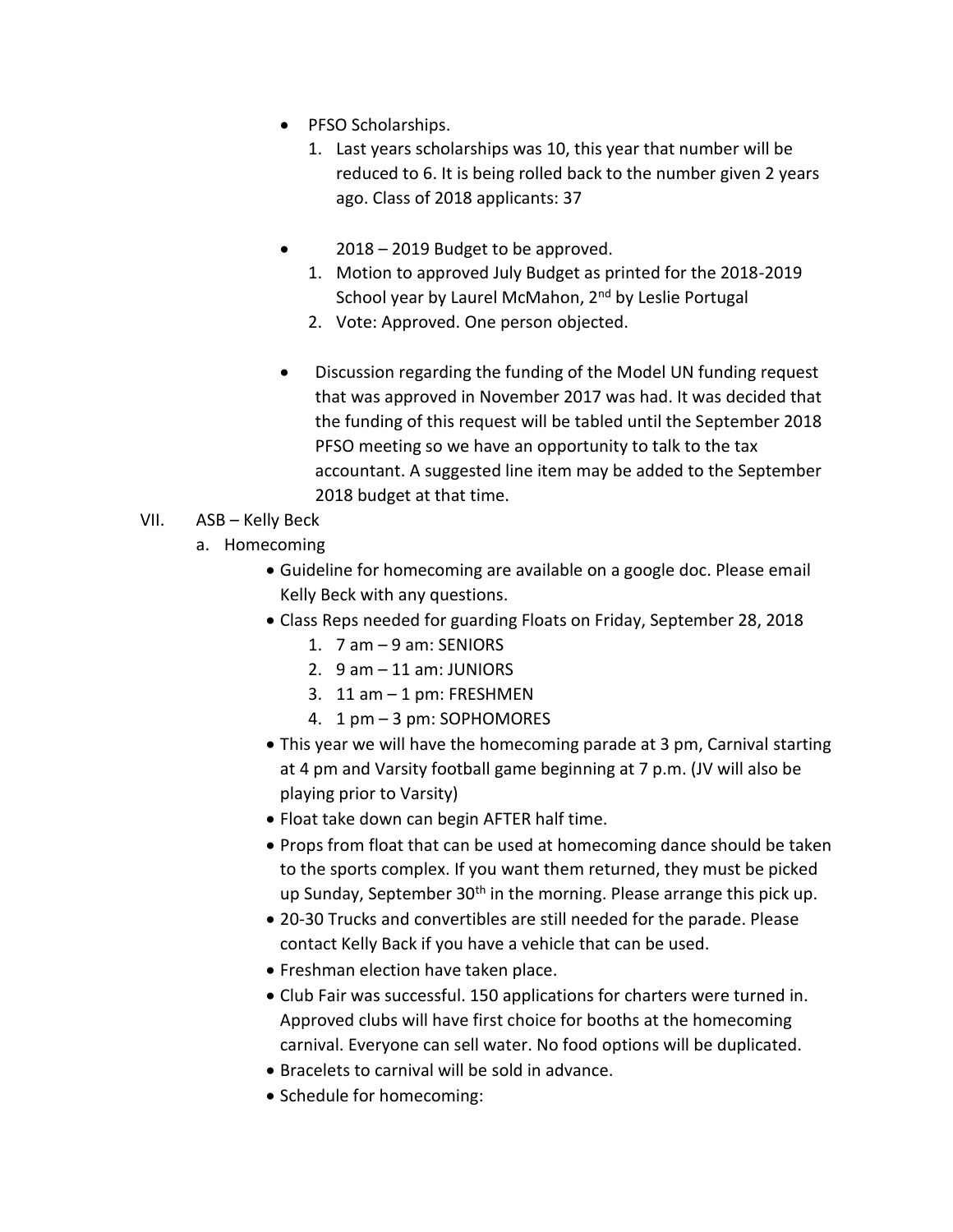- 1. Monday, 9/24: Skit rehearsals. They will be a hard start and hard finish. All students must be cleared to participate and costumes MUST be worn that will be worn in skit night for approval. Script approvals must be done prior to recording.
- 2. Tuesday, 9/25 Nothing scheduled
- 3. Wednesday, 9/26 Skit night
	- a. Begins at 7 p.m.; \$5 adults, \$3 students within district; FREE under 3 or ASB. Tickets will sold at the door only.
	- b. Skits will be live streamed
	- c. Dead Night for homework with exceptions for semester or AP classes.
- 4. Thursday, 9/27 Area set up. Please be mindful of noise (chants, music, etc.) and lights setting up in the early hours. Judging of areas begins at 7:30 a. m. and be completed by 7:50 a.m.
	- a. Seniors: Quad
	- b. Juniors: Theatre
	- c. Sophomores: Grassy areas
	- d. Freshmen: Mini-theatre area
- 5. Friday, 9/28 Parade, Carnival and football games.
- 6. Saturday, 9/29 Homecoming Dance.
	- a. 7 9 p.m. at DHS Sports Complex
	- b. Contracts must be signed
	- c. Ticket sales beginning soon.
- VIII. Funding Requests: NONE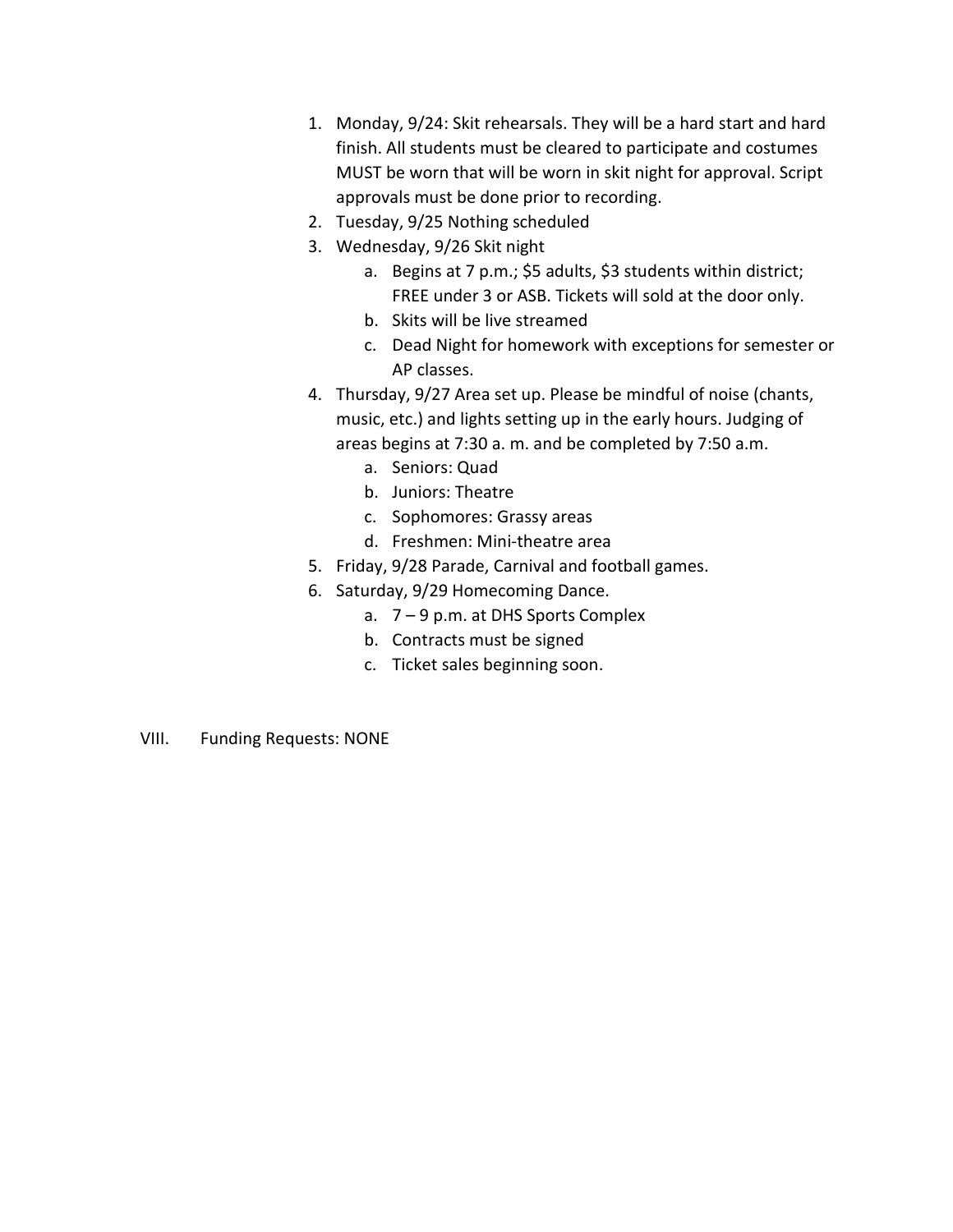- IX. Class Reports:
	- a. Class of 2019
		- Check in went well. Hard copy of 2018 class report available.
		- Approx. \$93,670 raised for PFSO account
		- There will be a Senior Class meeting on 8/28
		- Homecoming preparations are going well.
		- Family transition night information forthcoming.
			- 1. Discussion was had about including a panel of parents
		- October 11, 2018 College Readiness, PSAT 9-11
		- Workshop for Community Colleges coming.
	- b. Class of 2020
		- Junior Prom tickets were sold at registration. 147 tickets sold at \$75. Tickets will increase in \$85 in January and then \$95 after that.
		- Promoting ACT/SAT combo pack and stand-alone testing. 66 students have signed up. SAT is on 11/10 and the ACT in February.
		- Fruit fundraiser coming in October/November
	- c. Class of 2021
		- In the midst of Homecoming preparations
		- 67 shirts sold at registration
	- d. Class of 2022
		- \$3345 in donations collected at registration
		- \$2860 sold in homecoming shirts
		- Captured 520 emails
		- Fundraising with a parent t-shirt
- X. Old Business
	- Fireworks
		- 1. \$82,113.84 actual from June 28 July 4 2018
		- 2. Expenses for Fireworks: \$55,728
		- 3. Net: \$26,385
			- a. Less than last year by approx. \$10k
		- 4. The question was asked how the funds are split
			- a. Split between PFSO, Band Boosters and Athletics
			- b. 60/40 split with 10% going to each class
		- 5. Need a chair person for next years booths.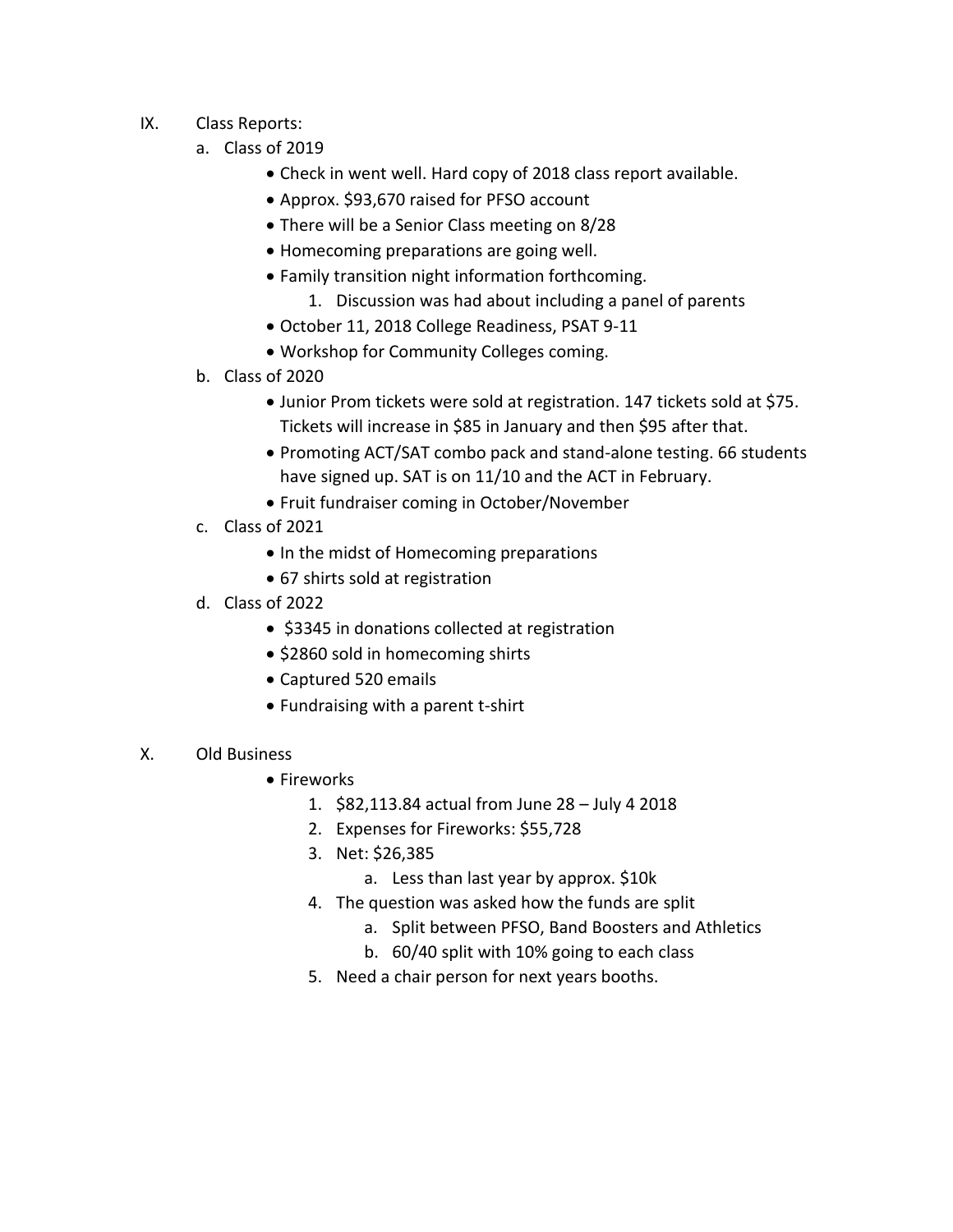- XI. New Business:
	- a. Motion to elect Christine Munoz for the 2022 Freshmen Class parent
		- Motion by Erin Matheny, 2<sup>nd</sup> by Leslie Portugal
		- Vote: Approved: No person abstained or voted no.
	- b. PFSO Email Access
		- Prior misuse of email caused restriction of use to parent reps only
		- This restriction is not in bi-laws or written down in any context.
		- Questions regarding an additional vetting process to allow non-elected PFSO parent reps access to email on behalf of classes.
		- Requests were presented for an additional elected communications rep as well as the numbers of parent's reps needed in relation to class size.
		- Jeannine Sullivan will draft proposed bi-law updates and policy procedures.
		- Discussion will continue at next meeting in regards to this issue.
	- c. Summer Check-in Wrap up
		- Volunteers, computers and space goes through Teri Meadows
		- Leslie Portugal asked who has the square passwords.
			- 1. Finance was the given answer
		- It was noted that Chrome books ran out of batteries during check-in causing delays.
		- There needs to be a smoother process in regards to parents being told to go to the PFSO. It was suggested that the PFSO table be made a required/sign off stop during check-in.
		- Please be sure that needs for PFSO are given to Teri Meadows in advance.
		- Each class should have a person in charge of routing parents through the process.
		- It was also suggested that a parent survey be sent out on how they felt about the process.
	- d. RYC
- $\bullet$  Tickets go on sale October 1st
- Theme: Kentucky Derby
- MC for event is Michael D'Ambrosio
- Classes will be donating 3-4 baskets (3 for class, 1 for PFSO)
- Leslie Portugal is heading up Sponsorships
- More details coming
- XII. Open to Floor
	- a. Reimbursement for copies, who or where do those come from.